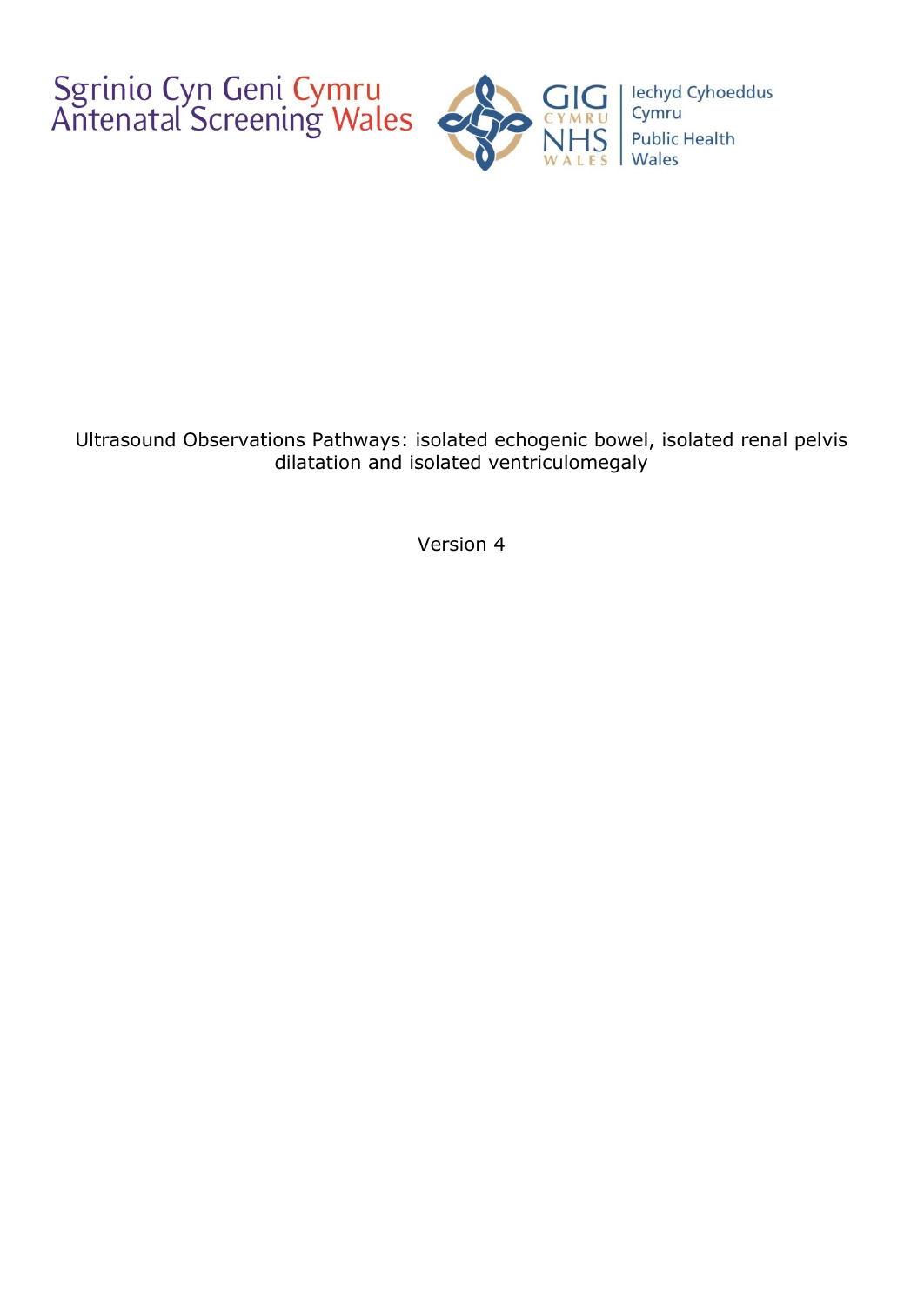Following extensive consultation the following ultrasound findings (markers, observations) are the only ones that should be routinely reported on the fetal anomaly ultrasound scan in Wales from 1<sup>st</sup> August 2018.

This document contains the pathways for care for women found to have a baby with one of these findings and replaces the previous booklet 'Specific ultrasound findings, guidelines for health professionals in Wales, 2015'.

| <b>Summary of Changes</b> |                                         |      |                                                                                                                                                                                       |
|---------------------------|-----------------------------------------|------|---------------------------------------------------------------------------------------------------------------------------------------------------------------------------------------|
| Date                      | Change                                  | Page | Comments                                                                                                                                                                              |
| May<br>2021               | <b>Isolated Echogenic Bowel Pathway</b> | 11   | Pathway updated to<br>include the offer of<br>referral to fetal<br>medicine for all<br>women found to<br>have isolated<br>echogenic bowel at<br>the fetal anomaly<br>ultrasound scan. |
| Jan<br>2022               | <b>Isolated Echogenic Bowel</b>         | 10   | Definition and<br>assessment updated                                                                                                                                                  |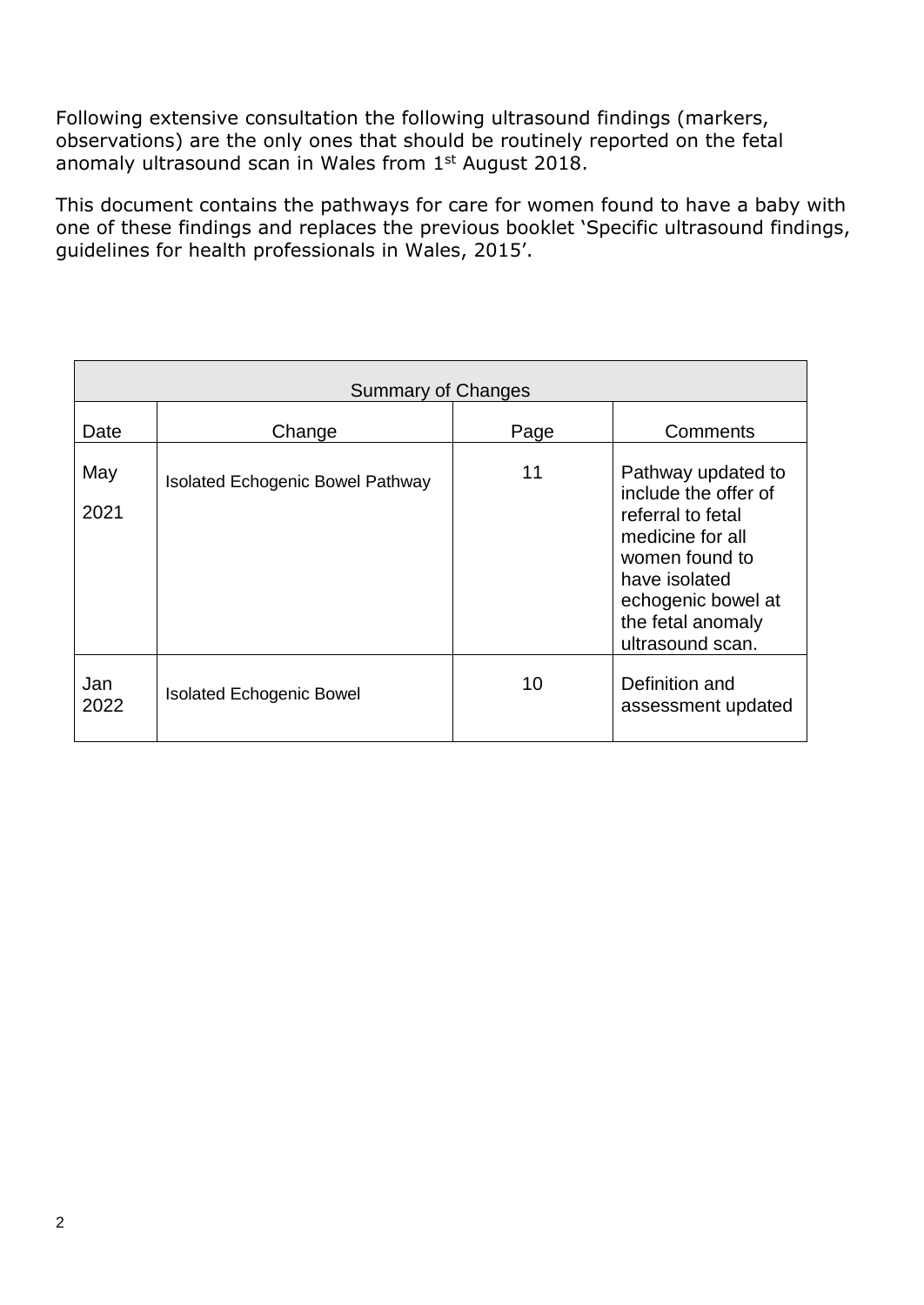## Isolated Ventriculomegaly

This pathway is for women where only ventriculomegaly is identified on scan in the absence of any other identified structural abnormality (isolated).

## **Definition**

Mild ventriculomegaly is when the ventricular atrial diameter, at any gestation measures 10.1mm to 12.0mm. A measurement of the cerebral ventricle(s) of 12.1mm to 15.0mm is classed as moderate ventriculomegaly. A measurement of 15.1mm and above is classified as hydrocephalus and should be treated as an abnormality and Antenatal Screening Wales standard US25 should be followed.

## *Any measurement of the ventricle(s) over 10mm will require follow up by a fetal medicine consultant.*

## **Possible Associated Clinical Conditions**

- Congenital infections rubella, toxoplasmosis and cytomegalovirus
- Neural tube defects
- Chromosomal or genetic conditions
- Abnormal cerebral development

### **Measurement**

The correct plane for measurement of the ventricles requires the midline of fetal brain to be the midline of the image. The measurement at the atrium of the lateral ventricles should be taken at the level of the glomus of the choroid plexus bisecting the long axis of the ventricle. The callipers are placed to the inner margins of the echogenic ventricular wall 90° to the long axis of the ventricle.

## **Normal ventricles showing correct measurement**

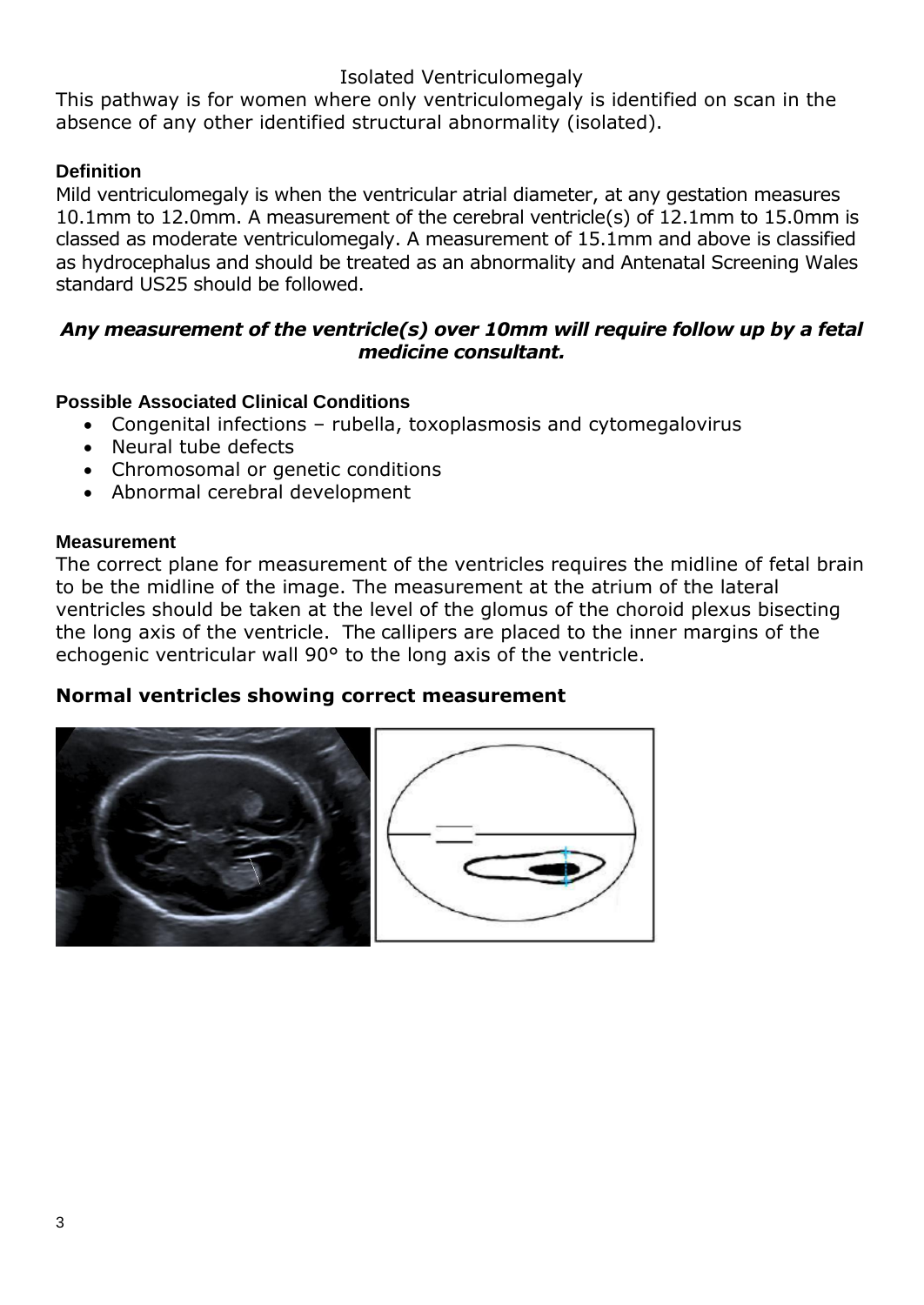## **Example of ventriculomegaly measurement**



## **Example of incorrect measurement**



The callipers are not placed at 90° to the long axis of the ventricle and the plane is incorrect.

### **Quality Assurance**

There must be an image from the fetal anomaly ultrasound scan stored for review by the obstetrician or fetal medicine consultant. If the woman is referred to another health board relating to these findings the arrangements must be made for image transfer via PACS.

An audit of images should be arranged by the Health Board Ultrasound Obstetric Lead as recommended by the Society and College of Radiographers and the British Medical Ultrasound Society. 1

<sup>&</sup>lt;sup>1</sup> SCoR and BMUS (2021) "Guidelines for Professional Ultrasound Practice" 6th ed. Society and College of Radiographers and British Medical Ultrasound Society.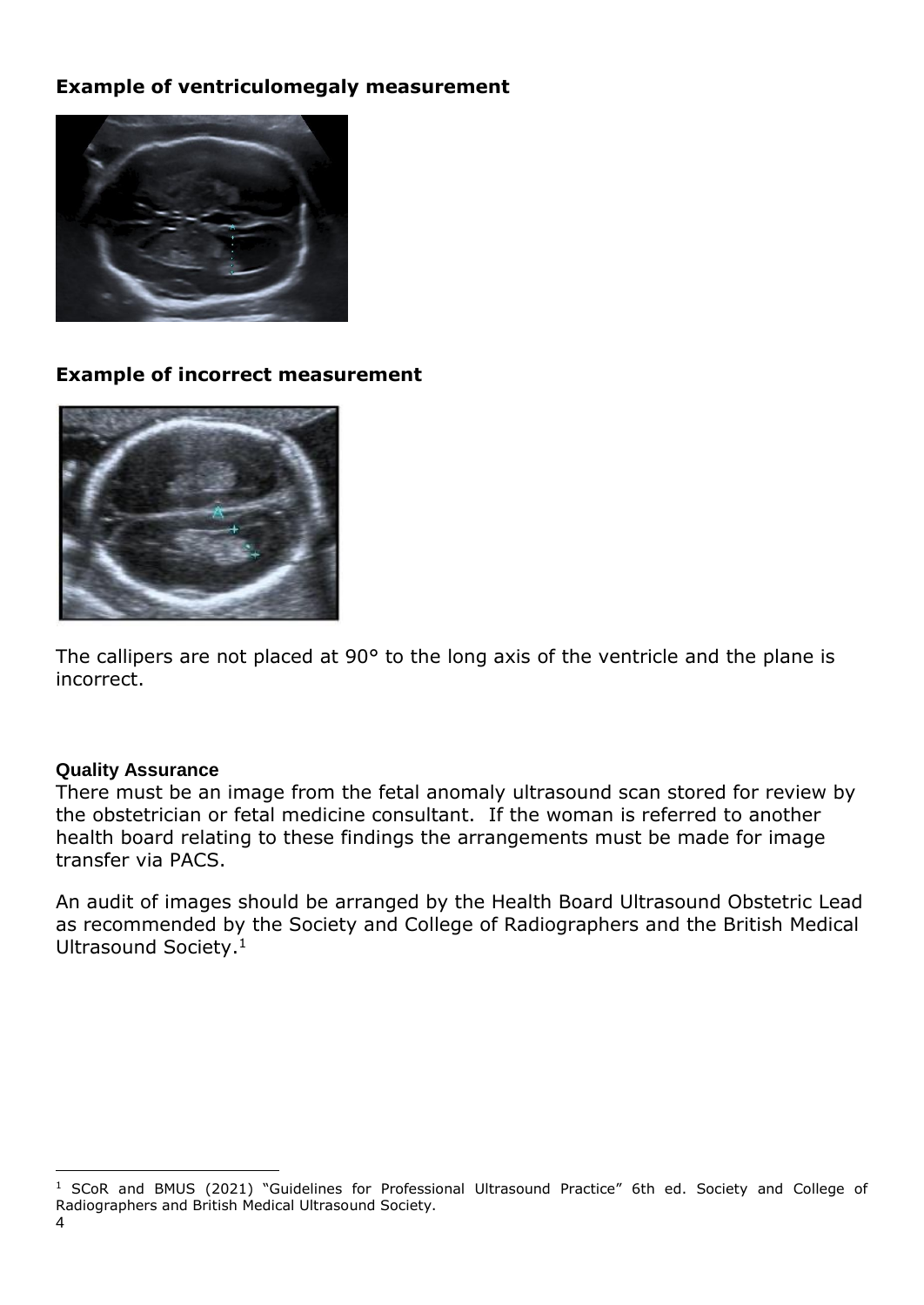#### **Pathway ventriculomegaly**



\* A current sample for these infections should be taken and the laboratory should be asked to compare result with booking blood if any stored.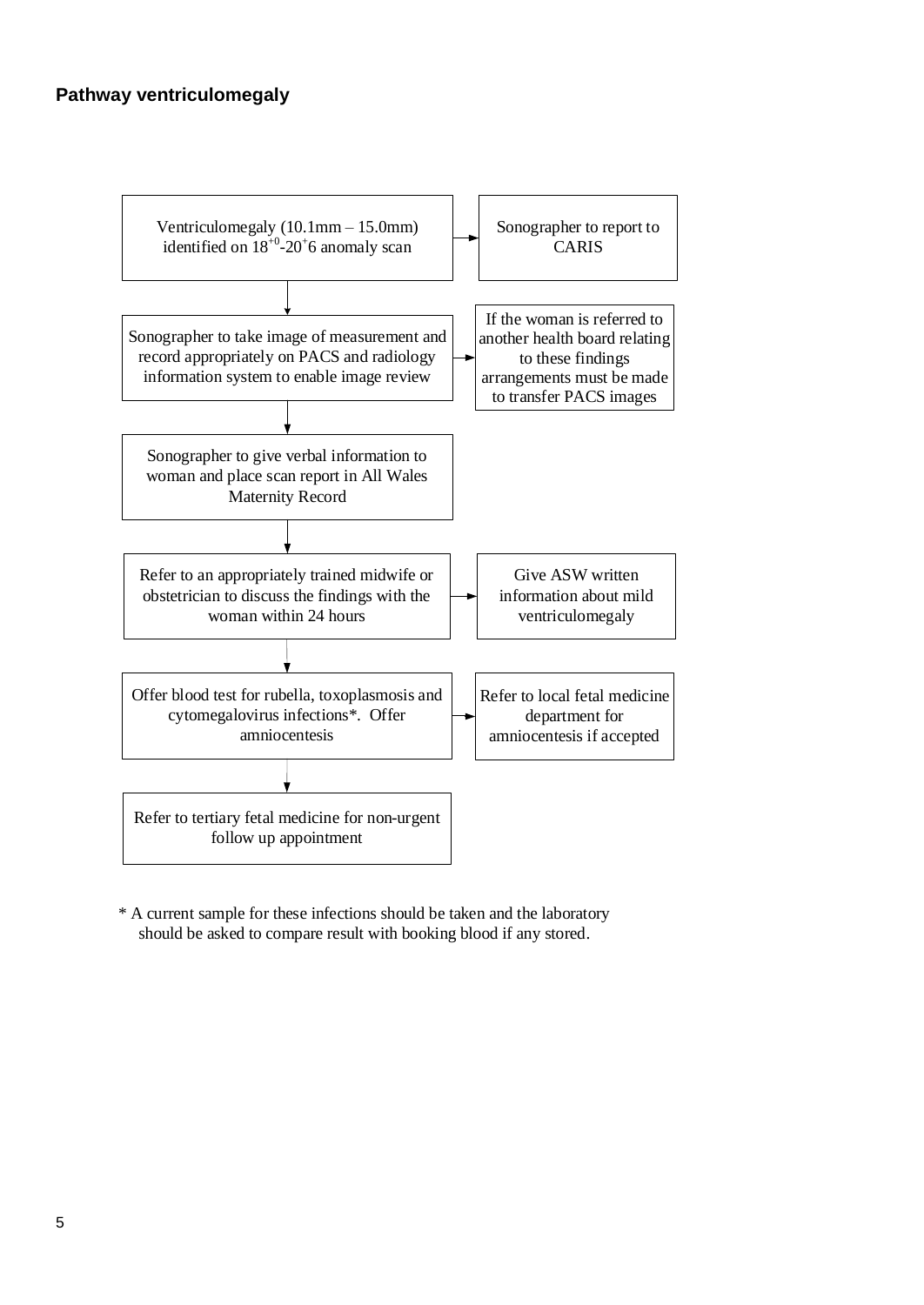## **Isolated Renal Pelvis Dilatation**

This pathway is for women where only renal pelvis dilatation is identified on scan in the absence of any other identified structural abnormality (isolated).

## **Definition**

If the anterior–posterior (AP) diameter of the fetal renal pelvis measures 5.1mm or more this is known as renal pelvis dilatation (RPD). If the RPD measures 10.1mm or more the woman should be referred to an obstetrician for further discussion and follow-up, if the RPD measures 15.1mm or more the woman should be referred to a fetal medicine department.

### **Possible Associated Clinical Conditions**

- Renal infections
- Abnormalities in the renal tract occasionally require postnatal surgery

#### **Measurement**

Fluid filled dilatation of the renal pelvis measured on axial section with an AP diameter of 5.1mm or more (callipers to be placed on the inner AP margins of the renal pelvis wall) measured at the level of the kidneys. This may be unilateral or bilateral.

## **Normal renal pelvis showing correct measurement**



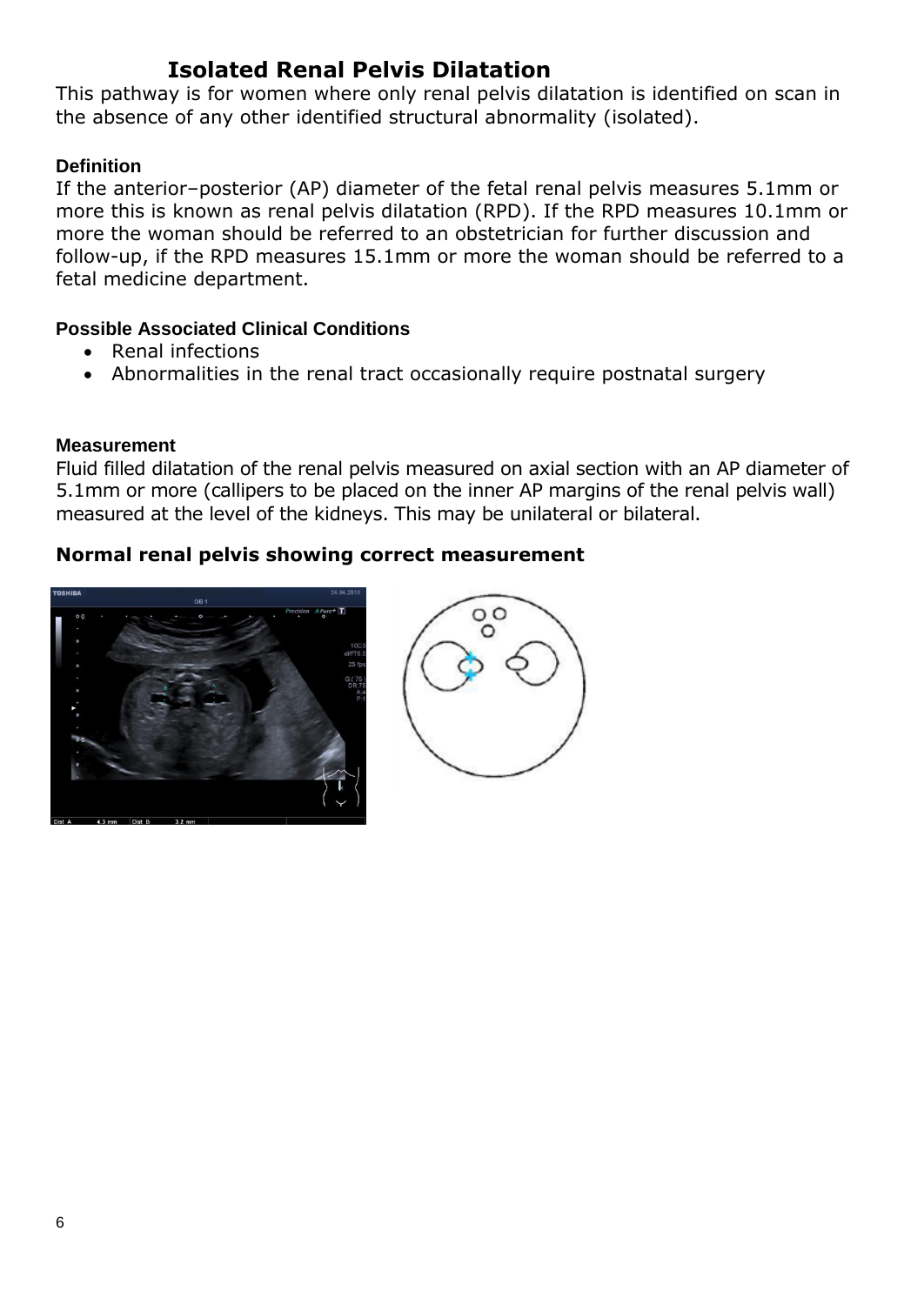## **Example of renal pelvis dilatation**



#### **Example of incorrect measurement**



#### **Quality Assurance**

There must be an image from the anomaly scan stored digitally for review by the obstetrician or fetal medicine consultant. If the woman is referred to another health board relating to these findings arrangements must be made to transfer PACS images.

An audit of images should be arranged by the Health Board Ultrasound Obstetric Lead as recommended by the Society and College of Radiographers and the British Medical Ultrasound Society. 2

<sup>&</sup>lt;sup>2</sup> SCoR and BMUS (2021) "Guidelines for Professional Ultrasound Practice" 6th ed. Society and College of Radiographers and British Medical Ultrasound Society.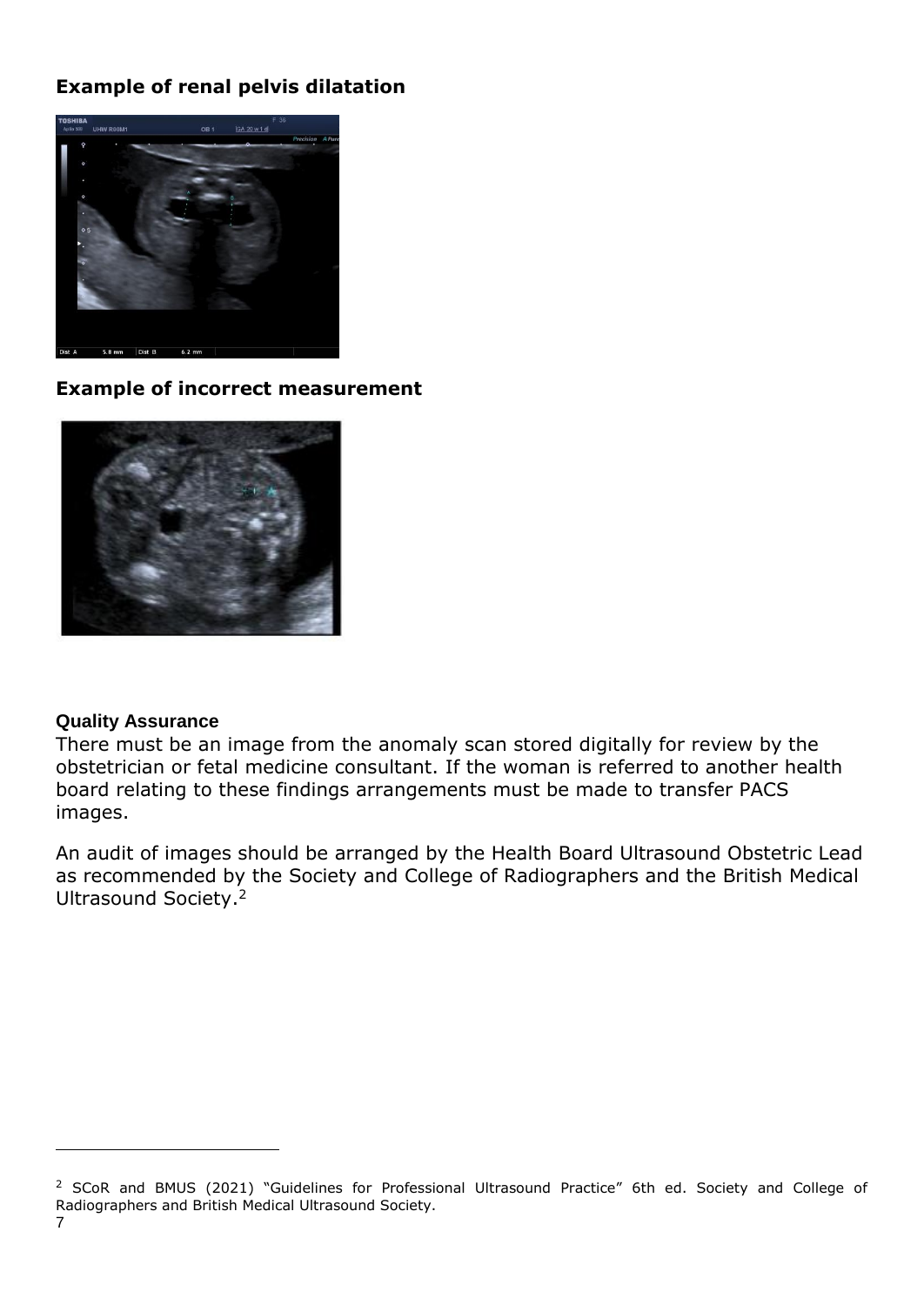## **Pathway renal pelvis dilatation**



8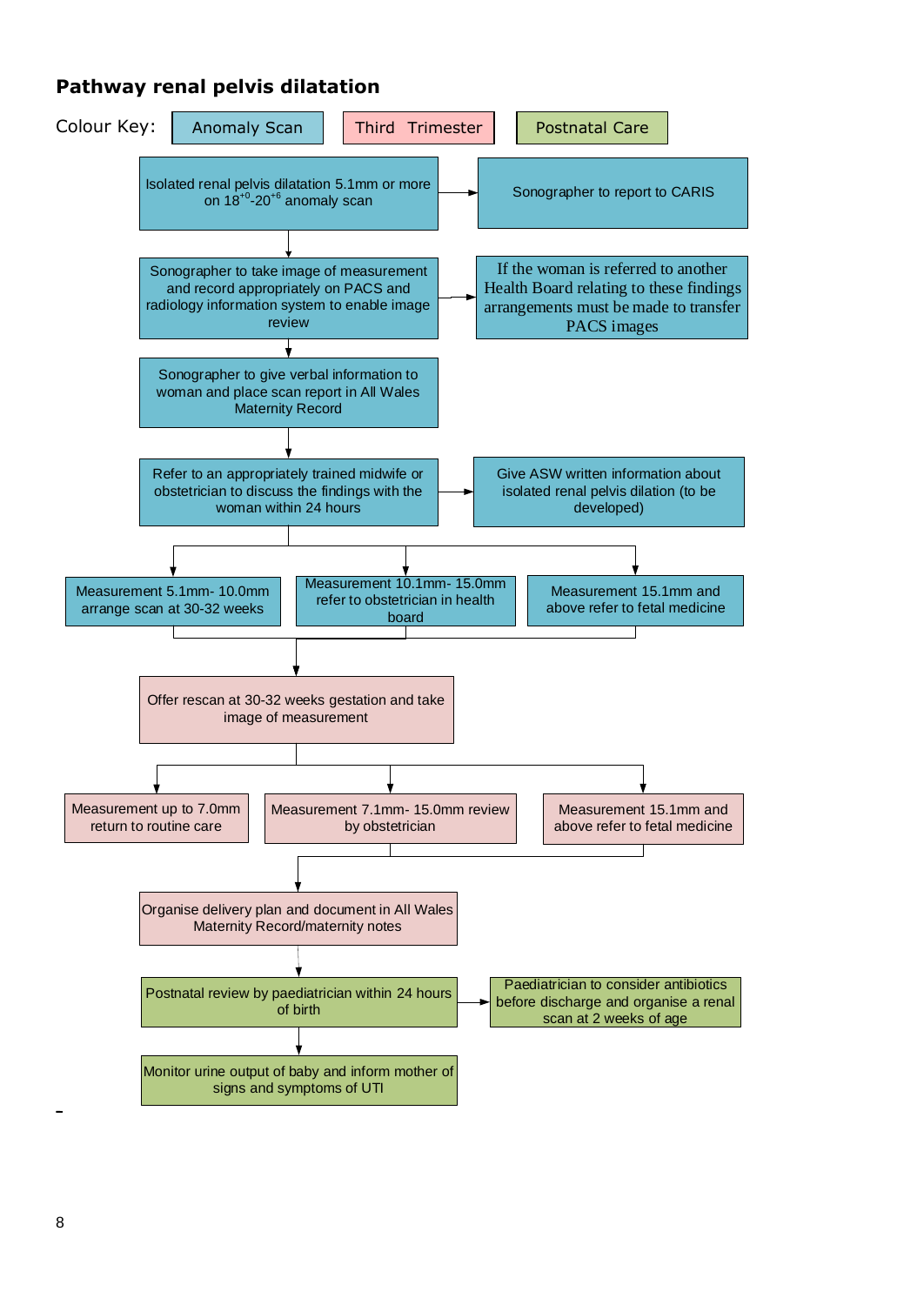# **Isolated echogenic bowel**

This pathway is for women where only echogenic bowel is identified on scan in the absence of any other identified structural abnormality (isolated).

## **Definition**

Echogenic bowel is an ultrasound finding in which there is increased brightness of fetal bowel, greater than or equal to that of bone.<sup>3</sup>

## **Possible Associated Clinical Conditions**

- Cytomegalovirus infection
- Cystic fibrosis
- Intrauterine growth restriction (IUGR)

This may also be caused by a placental haemorrhage at some time prior to the scan.

### **Assessment**

An area of increased echogenicity within the fetal bowel greater than or equal to that of bone. Single or multiple loops of bowel may be identified and it may be noted to be solid intraluminal echogenicity or occasionally echogenicity of the walls only (tram line).

## **Example of echogenic bowel**



# Bowel, Spine

## **Example of incorrect image**



The gain is too high in this image and needs to be reduced to show echogenic bowel

<sup>&</sup>lt;sup>3</sup> Melamed et al 2017 cited - Durie D, Liew Z: Echogenic Bowel of the Fetus, Visual Encyclopedia of Ultrasound in Obstetrics and Gynecology, www.isuog.org, December 8, 2018.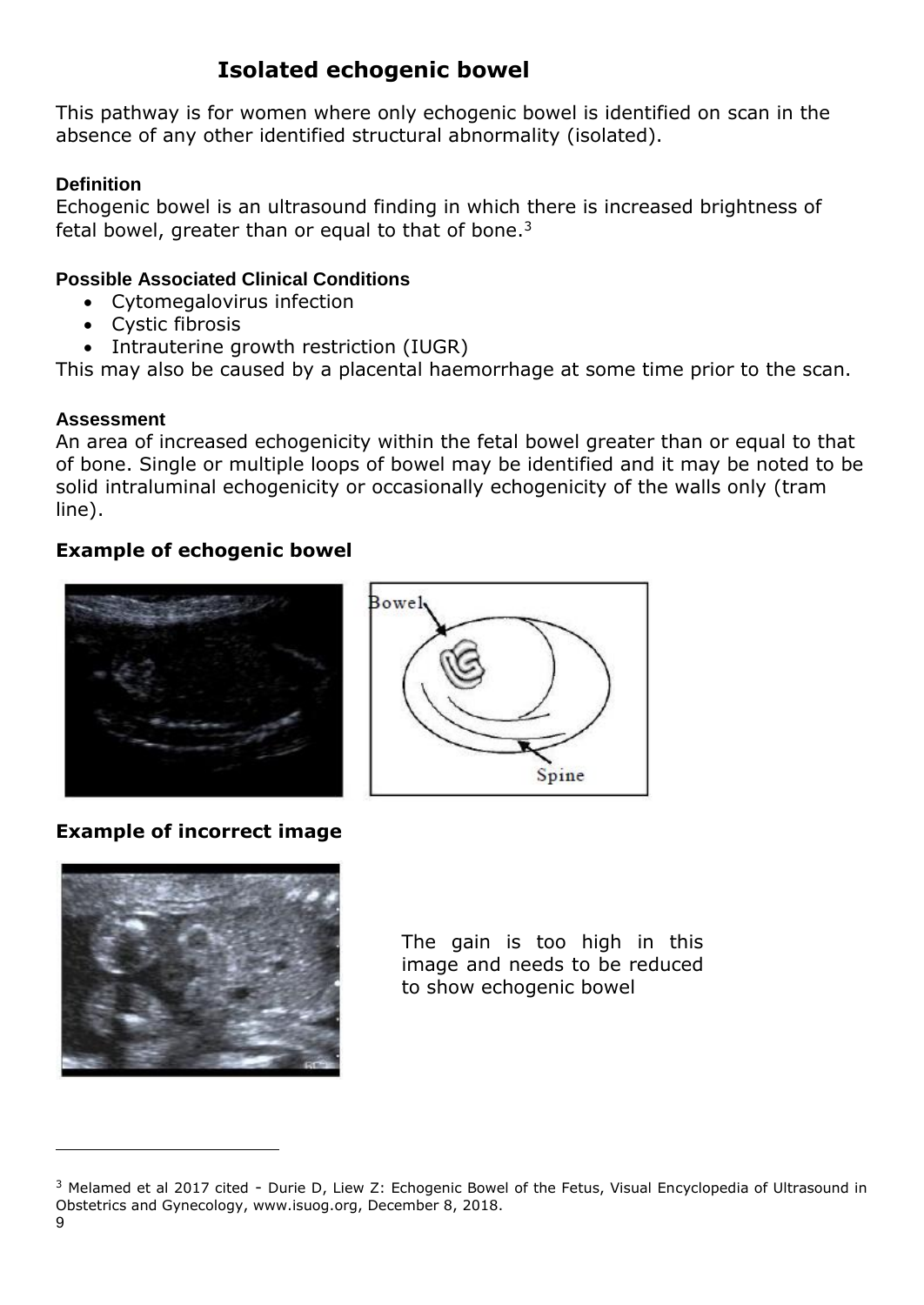#### **Internal Quality Assurance**

There must be an image from the fetal anomaly ultrasound scan stored for review by the obstetrician or fetal medicine consultant. If the woman is referred to another health board relating to these findings the arrangements must be made for image transfer via PACS.

An audit of images should be arranged by the Health Board Ultrasound Obstetric Lead as recommended by the Society and College of Radiographers and the British Medical Ultrasound Society. 4

<sup>4</sup> SCoR and BMUS (2021) "Guidelines for Professional Ultrasound Practice" 6th ed. Society and College of Radiographers and British Medical Ultrasound Society.